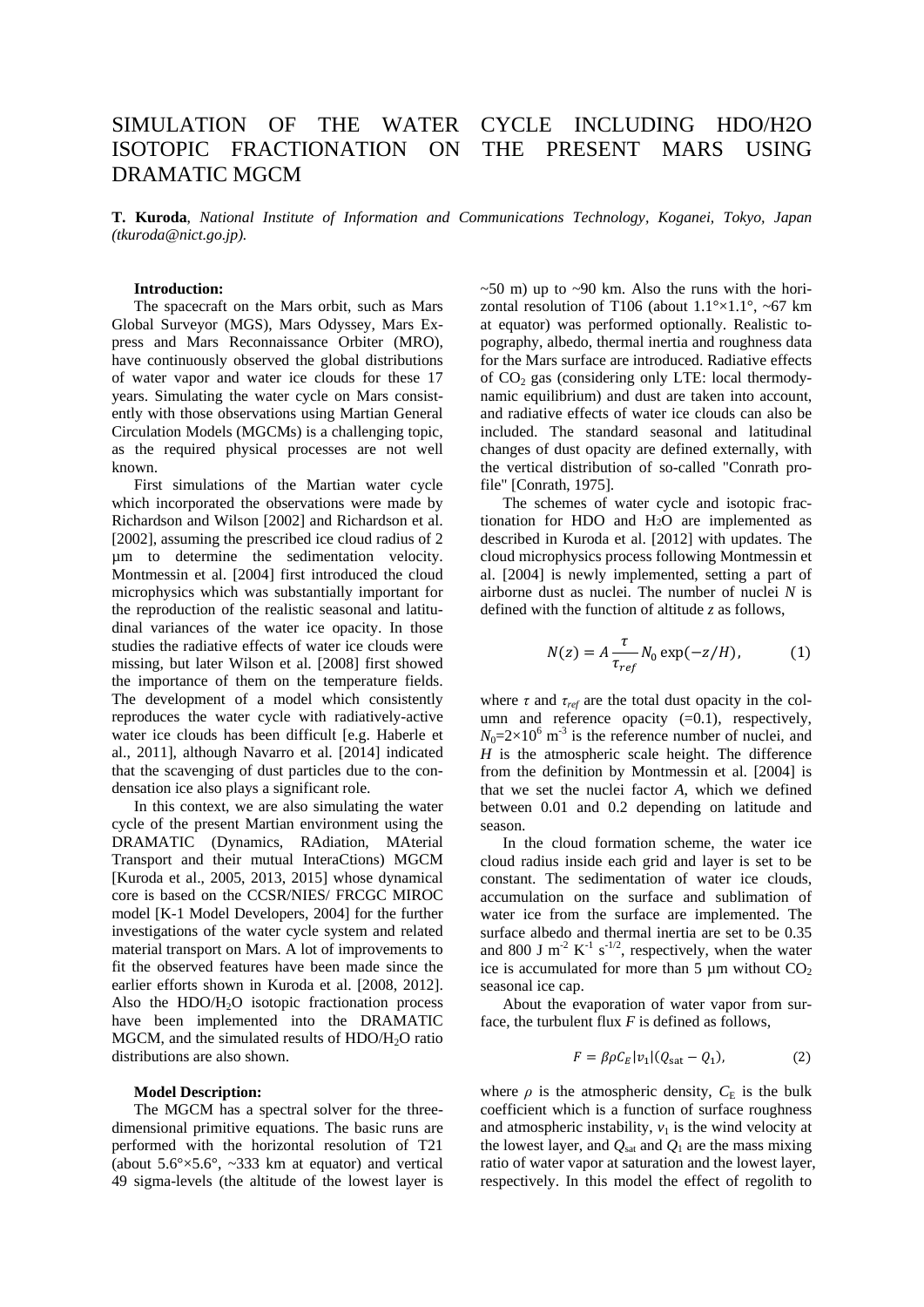absorb the water on surface is not implemented, but the evaporation efficiency  $\beta$  is introduced to adjust the supply of water vapor from the surface instead. The value of  $\beta$  is set between 0.0001 and 0.04 depending on latitude and season.

The calculations started from the 'dry' isothermal state without water vapor/ice in the atmosphere and on surface except the permanent water ice cap in the north of 80° N. The isotopic ratio of the permanent north polar water ice cap is set to 7.0 VSMOW (Vienna Standard Mean Ocean Water, [HDO]/[H<sub>2</sub>O]=  $3.1 \times 10^{-4}$ ).

#### **Results:**

*Water vapor and ice distributions in comparison with observations*

Figure 1 shows the seasonal changes of zonalmean water vapor column density and water ice cloud opacity at  $\sim$ 12 µm wavelength (with a rough estimate multiplying the column density in pr.m by 10<sup>5</sup> ) in the tenth year from the isothermal state, with T21 horizontal resolution and without the radiative effects of water ice clouds. They are in overall consistent with the MGS-Thermal Emission Spectrometer (TES) observations [Smith, 2008], though drier in equinoxes. Figure 2 shows the zonal-mean ice cloud mixing ratio and the mean radius of water ice particles at  $L_s$ =90° (northern summer solstice). The simulated peak altitude of cloud abundance  $(\sim 100 \text{ Pa})$  is approximately 10-15 km lower in comparison with MRO-Mars Climate Sounder (MCS) observation [McCleese et al., 2010] at the corresponding season (~20 Pa), and the simulated maximum cloud radius is  $\sim$ 12 um. This value might be unrealistically large, but with the smaller maximum cloud radius the opacity of equatorial cloud belt is difficult to be kept high enough to fit the observations by MGS-TES.





Figure 1: Simulated zonal-mean (a) water vapor column density (in pr.µm) and (b) water ice opacity at  $\sim$ 12 µm wavelength (rough estimate, see the text) in the tenth year from the isothermal state with T21 horizontal resolution.



**Figure 2:** Simulated latitudinal-vertical cross-sections of zonal-mean (a) water ice mass mixing ratio (in ppm) and (b) radius of water ice clouds (in  $\mu$ m) at  $L<sub>s</sub>=90°$  in the tenth year from the isothermal state with T21 horizontal resolution.

## *D/H ratio*

Figure 3 shows the seasonal-latitudinal change of the HDO/ $H<sub>2</sub>O$  ratio (in VSMOW) for the corresponding condition to Figure 1. The results are in overall consistent qualitatively with a preceding simulation by Montmessin et al. [2005]. Quantitatively the given D/H ratio of the north polar ice cap in our model is larger than Montmessin et al. [2005] (5.6 VSMOW), so the value is larger correspondingly. In comparison with the observation by Novak et al.  $[2011]$  ( $L_s = 50^\circ$ ), the values in northern low- and mid-latitudes are smaller. Figure 4 shows the latitudinal-vertical cross-sections of water vapor mixing ratio and HDO/H<sub>2</sub>O ratio in vapor at  $L_s=90^\circ$ . The altitude of hygropause (cut-off height of water vapor) corresponds to the peak altitude of cloud abundance at equator  $(\sim 100 \text{ Pa})$ , and the vertical peak of D/H ratio in vapor appears around and slightly below the same altitude.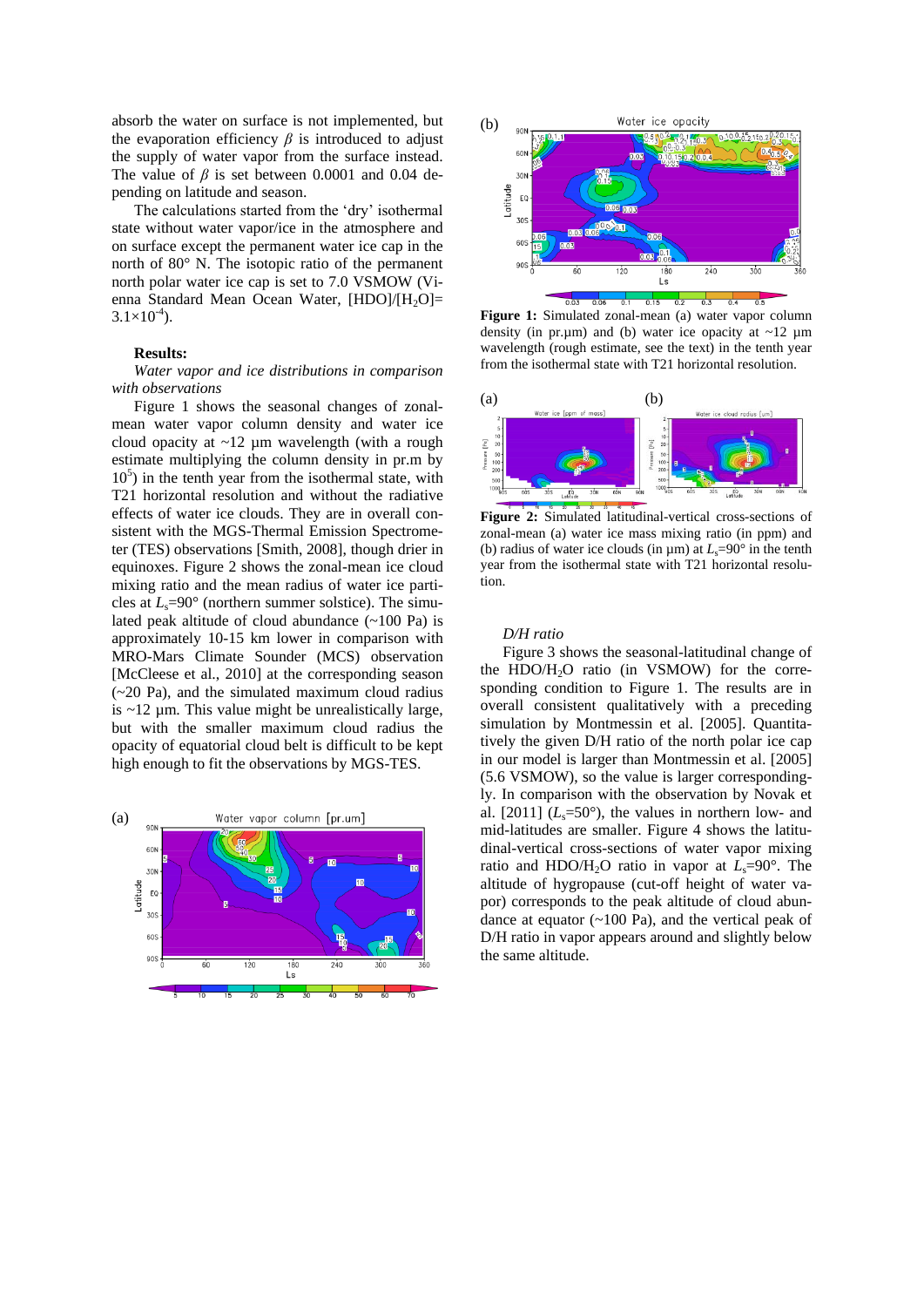

**Figure 3:** Simulated zonal-mean HDO/H<sub>2</sub>O ratio in vapor (in VSMOW) corresponding to Figure 1.



**Figure 4:** Simulated latitudinal-vertical cross-sections of zonal-mean (a) water vapor mixing ratio (in ppmv) and (b) HDO/H<sub>2</sub>O ratio in vapor (in VSMOW) corresponding to Figure 2.

#### *High-resolution simulation*

Figures 5 and 6 show snapshots of water vapor column density and  $HDO/H<sub>2</sub>O$  ratio in the highresolution (T106) simulation at  $L_s \sim 9^\circ$  (northern spring), localtime of 0600 at 0° longitude. In both figures the structure of baroclinic waves with zonal wavenumbers of 1 and 2 is seen in northern midlatitudes, as well as weaker zonal wavenumber 2 structure in southern mid-latitudes, which may transport the water vapor to polar regions. Moreover, the thermal tide may affect to strengthen the transport, as the strong flow to northeast is seen around 60° E (close to the sub-solar longitude) in northern high-latitudes. These features are more clearly seen in Figure 6, which indicates that the mapping of HDO/H2O ratio with time sequences (for several hours or a few days) from the observations, possibly by ExoMars Trace Gas Orbiter (EMTGO) and ground-based telescopes, would work to clarify the meridional transport of water. However, it should be also noted that the longitudinal difference of D/H ratio as observed by Villanueva et al. [2015] is not reproduced in the model.



**Figure 5:** A snapshot of the horizontal distribution of water vapor column density in our T106 simulation, at  $L_s \sim 9^\circ$  at localtime of 0600 at 0° longitude.



Figure 6: Same as Figure 5, except HDO/H<sub>2</sub>O ratio in vapor column density.

## *With radiatively-active water ice clouds*

We have also performed the calculation including the radiative effects of water ice clouds. The refractive index of water ice particles is taken from Warren [1984] and the particle size for the radiative calculation is interactive with the cloud microphysics scheme.

Figure 7 shows the simulation results at  $L_s = 90^\circ$ with the radiative effects of water ice clouds: zonalmean temperature (in comparison with the radiatively-passive water ice clouds) and mixing ratios of water ice and vapor. The radiatively-active water ice clouds largely change the temperature fields, increasing up to ~40 K above the equator and  $\sim$ 20 K above the south (winter) polar region. The altitude of equatorial cloud belt and hygropause becomes 20-30 km higher (~100 Pa for radiativelypassive and ~2 Pa for radiatively-active). The opacity of equatorial cloud belt becomes ~10 times smaller than the radiatively-passive cloud simulation, and maximum cloud radius at the equatorial cloud belt becomes as small as  $\sim$ 2  $\mu$ m (no figures).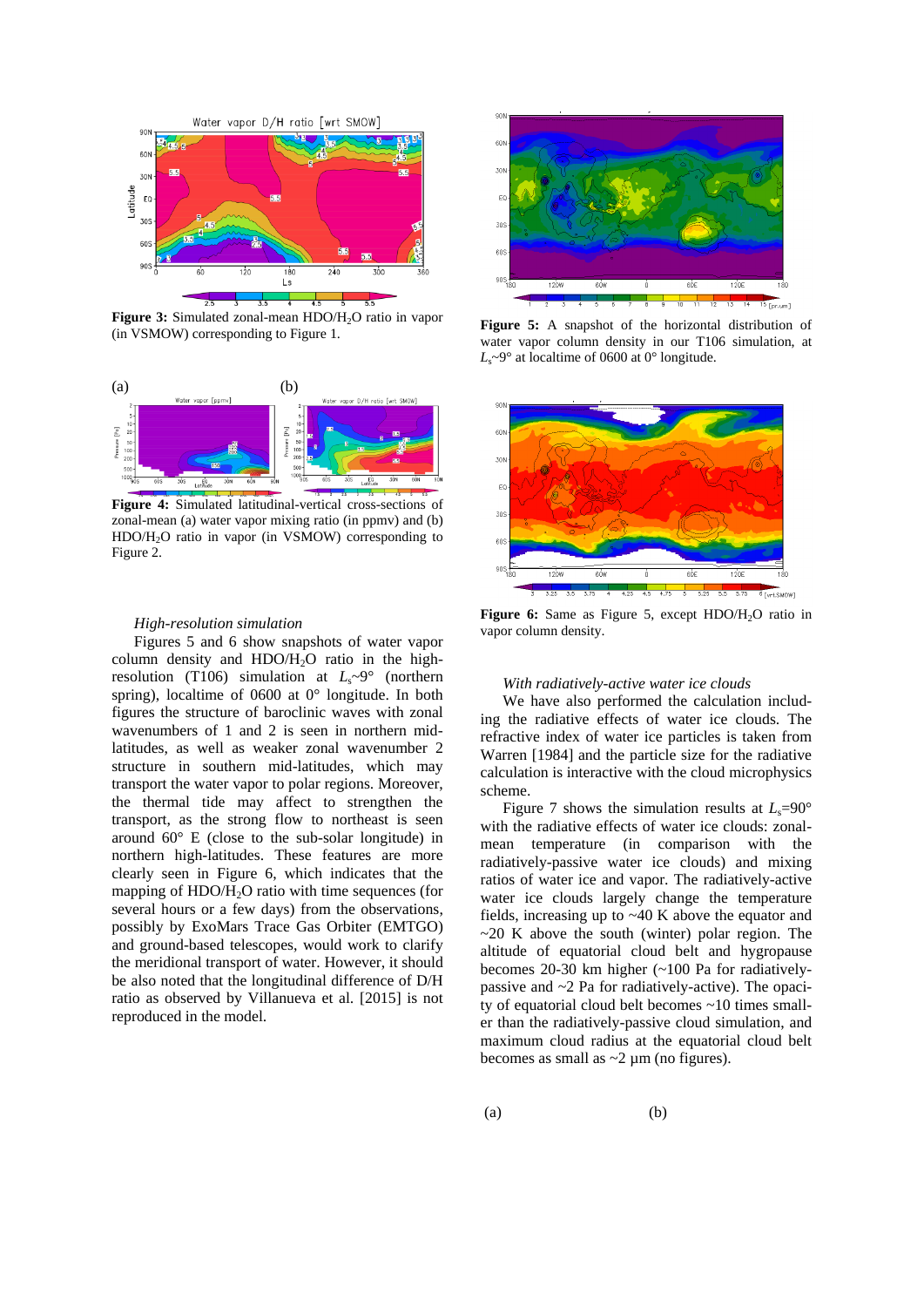

**Figure 7:** (a) Zonal-mean temperature at  $L_s = 90^\circ$  with radiatively-active water ice clouds. (b) Same as (a) except that the water ice clouds are radiatively-passive. (c) and (d) are same as (a) except the zonal-mean water ice mass mixing ratio and water vapor volume mixing ratio, respectively (in ppm).

#### **Summary:**

We have largely improved the water cycle scheme in the DRAMATIC MGCM from Kuroda et al. [2008, 2012], e.g. implementation of the cloud microphysics process and readjustment of surface parameter, and, therefore, the simulated seasonallatitudinal changes of water vapor column density and water ice opacity became much closer to the MGS-TES observations than the earlier efforts, if the radiative effects of water ice clouds are not implemented. But we still have two main problems as described below for the realistic simulations: (1) We need to make the particle size of water ice in the equatorial cloud belt unrealistically large to reproduce the observed cloud opacity. (2) If the radiative effects of water ice clouds are included, the atmospheric temperature becomes unrealistically high, and also the equatorial cloud belt almost disappears. Further improvements would be needed to solve these problems, e.g. implementation of the scavenging processes as Navarro et al. [2014] did.

Despite the above problems, the DRAMATIC MGCM may be usable for the investigations of the current water environment on Mars, collaborating with the ongoing and future observations. Especially we have two main advantages: (1) HDO/H<sub>2</sub>O isotopic fractionation and (2) horizontal high-resolution simulation are available. With this MGCM, we intend to support the MRO and EMTGO missions which observe the water in lower atmosphere, and

also the MAVEN (Mars Atmosphere and Volatile Evolution) mission which observe the compositions in the upper atmosphere with future implementation of the photochemical processes and extension to the thermosphere.

## **References:**

Conrath, B.J., 1975: Thermal Structure of the Martian Atmosphere during the Dissipation of the Dust Storm of 1971. *Icarus*, **24**, 36–46.

Haberle, R.M. et al., 2011: Radiative effects of water ice clouds on the Martian seasonal cycle. *Abstract book of 'Fourth International Workshop on the Mars Atmosphere: Modelling and Observations',* Lab. de Meteorol. Dyn., Paris, 223–225.

K-1 Model Developers, 2004: K-1 coupled GCM (MIROC) description, *K-1 Tech. Rep.,* **1**, Univ. of Tokyo, Tokyo, 1–34.

Kuroda, T. et al., 2005: Simulation of the Martian atmosphere using a CCSR/NIES AGCM, *J. Meteorol. Soc. Jpn.,* **83**, 1–19.

Kuroda, T. et al., 2008: Simulation of the water cycle on Mars in the CCSR/NIES/FRCGC MGCM. *Abstract book of 'Third International Workshop on the Mars Atmosphere: Modelling and Observations',* Lunar and Planetary Institute, Williamsburg, #9049.

Kuroda, T. et al., 2012: Modeling and observation of the water isotopic ratios on Mars: Approach to the climate changes. *Final Conference Proceeding of 'Mars Recent Climate Change Workshop'*, NASA Ames Research Center, Moffett Field, 134–137.

Kuroda, T. et al., 2013: Carbon dioxide ice clouds, snowfalls, and baroclinic waves in the northern winter polar atmosphere of Mars. *Geophys. Res. Lett.,* **40**, 1484– 1488, doi:10.1002/grl.50326.

Kuroda, T. et al., 2015: A global view of gravity waves in the Martian atmosphere inferred from a highresolution general circulation model. *Geophys. Res. Lett.*, **42**, 9213–9222, doi:10.1002/2015GL066332.

McCleese, D.J. et al., 2010: Structure and dynamics of the Martian lower and middle atmosphere as observed by the Mars Climate Sounder: Seasonal variations in zonal mean temperature, dust, and water ice aerosols. *J. Geophys. Res.,* **115**, E12016, doi:10.1029/2010JE003677.

Montmessin, F. et al., 2004: Origin and role of water ice clouds in the Martian water cycle as inferred from a general circulation model, *J. Geophys. Res.,* **109**, E10004, doi:10.1029/2004JE002284.

Montmessin, F. et al., 2005: Modeling the annual cycle of HDO in the Martian atmosphere. *J. Geophys. Res.,* **110**, E03006, doi:10.1029/2004JE002357.

Navarro, T. et al., 2014: Global climate modeling of the Martian water cycle with improved microphysics and radiatively active water ice clouds. *J. Geophys. Res. Planets,* **119**, 1479–1495, doi:10.1002/2013JE004550.

Novak, R.E. et al. 2011: Measurement of the isotopic signatures of water on Mars; Implications for studying methane. *Planet. Spa. Sci.,* **59**, 163–168, doi:10.1016/j.pss. 2010.06.017.

Richardson, M.I. and R.J. Wilson, 2002: Investigation of the nature and stability of the Martian seasonal water cycle with a general circulation model. *J. Geophys. Res.,* **107**(E5), 5031, doi:10.1029/2001JE001536.

Richardson, M.I. et al., 2002: Water ice clouds in the Martian atmosphere: General circulation model experiments with a simple cloud scheme. *J. Geophys. Res.,*